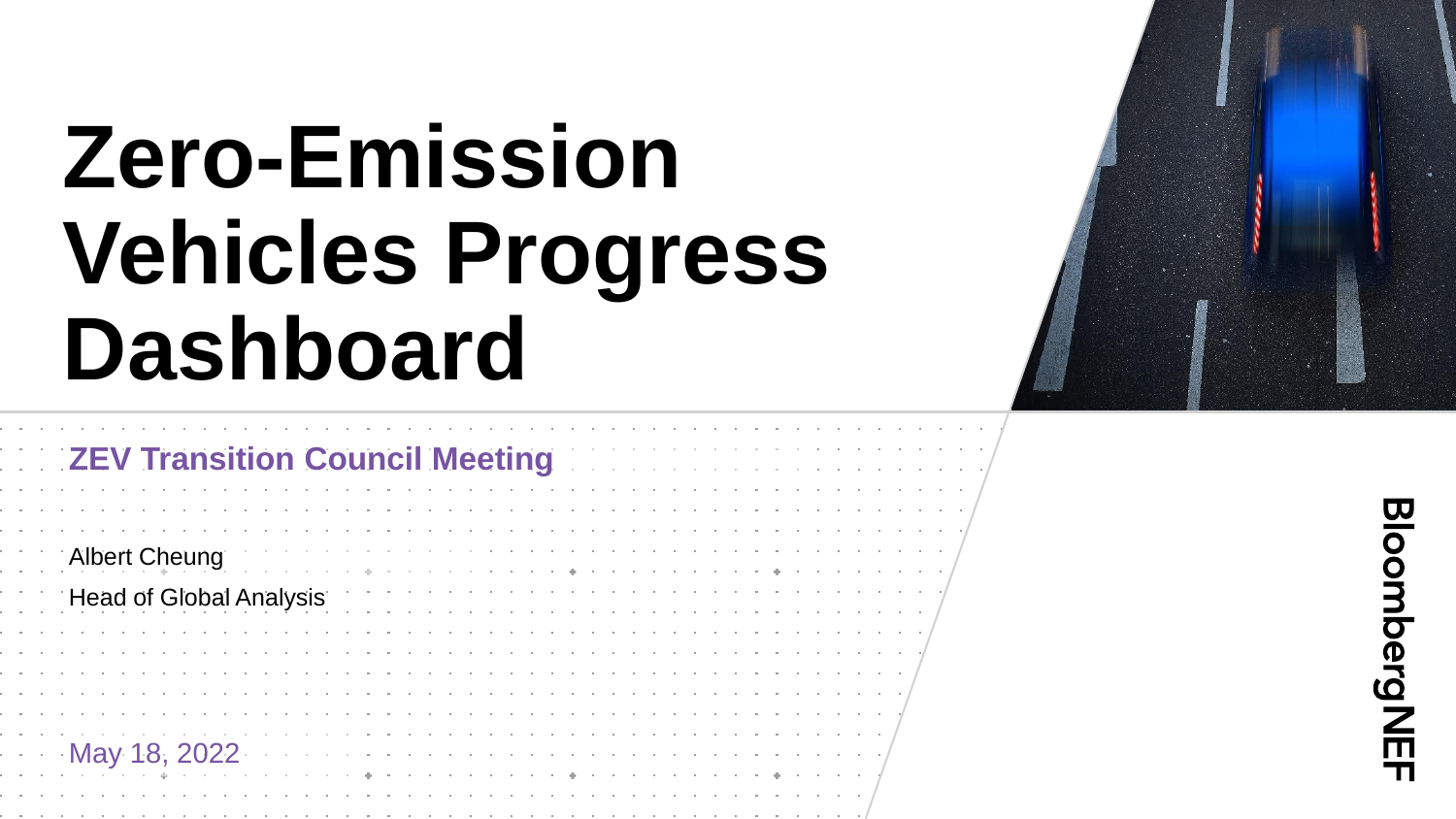# **About this dashboard**

- 
- This dashboard has been produced for the Zero-Emission Vehicles Transition Council (ZEVTC) by BloombergNEF, at the request of the U.K. Department for Business, Energy and Industrial Strategy (BEIS).
- Coverage scope:
	- ZEV adoption, charging infrastructure deployment and automakers' ZEV sales
	- Focused on ZEV Transition Council countries
- Timeframe:
	- Data from 2015 to end-2021
	- Future editions of this dashboard will use latest available data, on a quarterly basis where available
- Sources: BNEF research, and other data sources noted on each slide

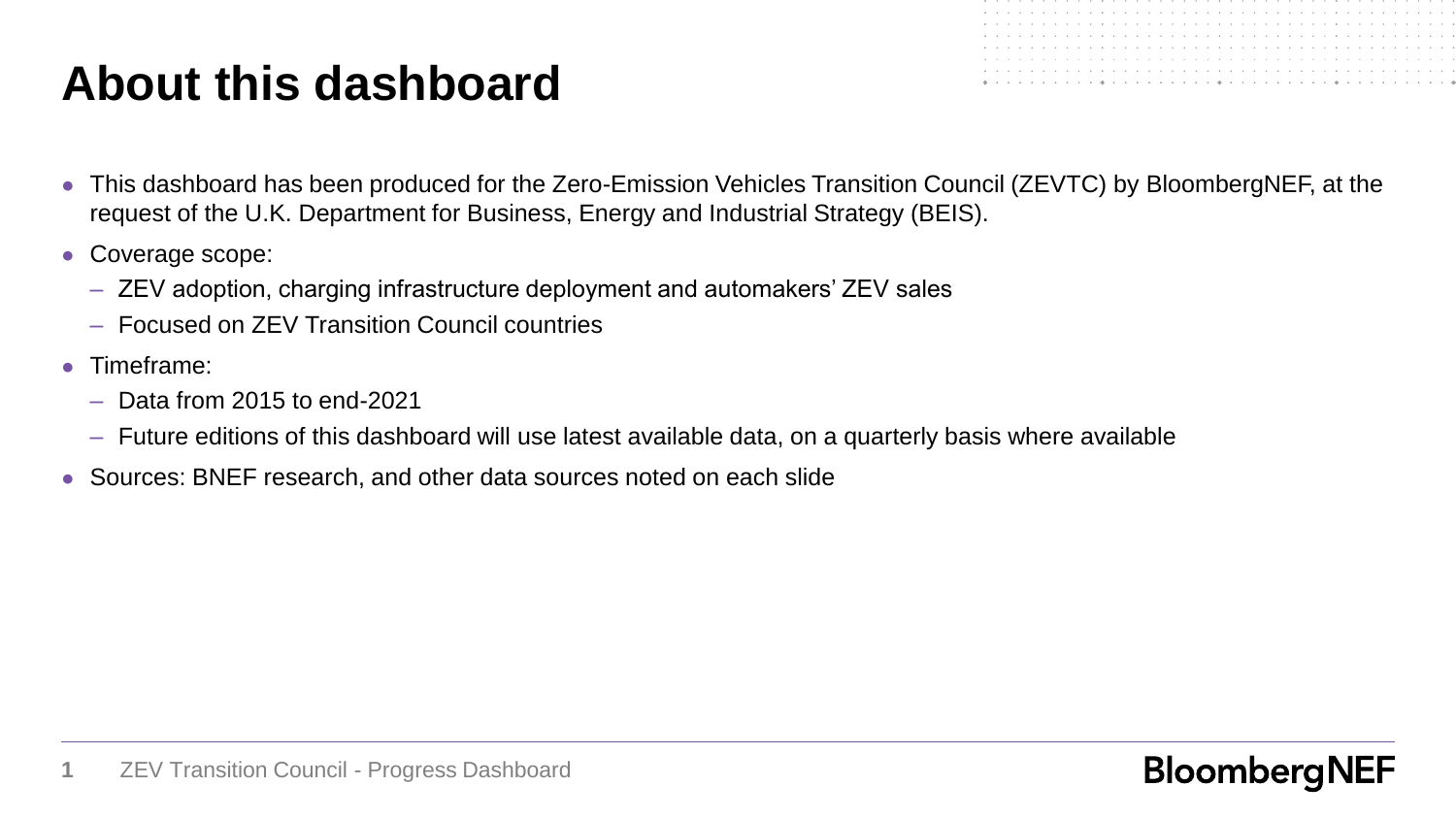# **Global passenger EV sales reached a new record in 2021**

**Council countries**

### **Quarterly EV sales, by country 2021 EV sales in ZEV Transition**



2021, to nearly 6.6 million units. China and Europe have led the global passenger

EV and FCV market since 2015, being responsible for 85% of global EV sales in 2021.

Global passenger EV sales grew by 103% in

The next largest market was the U.S. at 10% of the global total in 2021.

ZEVTC member countries combined were responsible for 50% of global passenger EV sales.

The EU-27 leads the way in this group, with 1.8 million EVs sold in 2021 – 28% of global EV sales – and 55% of total ZEV Council member countries' sales.

Outside of the EU, the U.S., U.K., Norway and South Korea are leaders in absolute terms with 660,000, 353,000, 159,000 and 126,000 sold in 2021, respectively.

EV sales grew the fastest in India, up 209% in 2021 compared to 2020.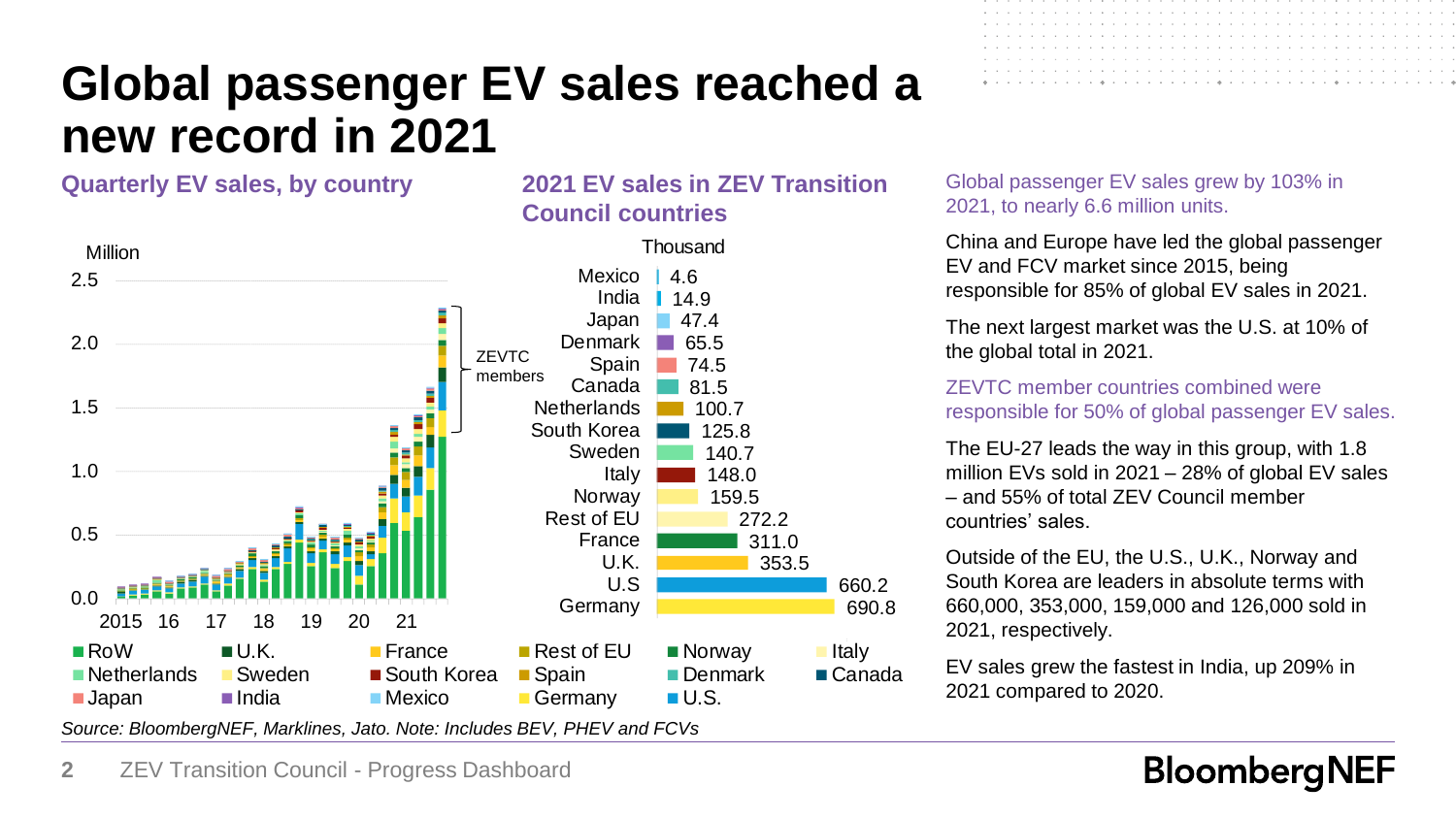# **Pure battery EVs are beating out plugin hybrids**

**Global passenger EV sales by drivetrain**



Globally, sales of battery electric vehicles outweigh those of plug-in hybrids and fuel cell vehicles.

- BEVs were nearly 70% of 2021 global EV sales
- PHEVs were 30%
- FCVs are a miniscule portion of the EV market, below 1% of sales globally

FCVs continue to find it difficult to compete with BEVs on cost and popularity and are unlikely to gain market share in the passenger vehicle segment.

Of the ZEVTC countries, only Japan and South Korea have meaningful activity on fuel cell vehicles. Their sales were limited in 2021, accounting for 5% and 8% of EV sales in the two countries, respectively.

**BloombergNEF** 

*Source: BloombergNEF, Marklines, Jato. Note: Includes BEV, PHEV and FCVs*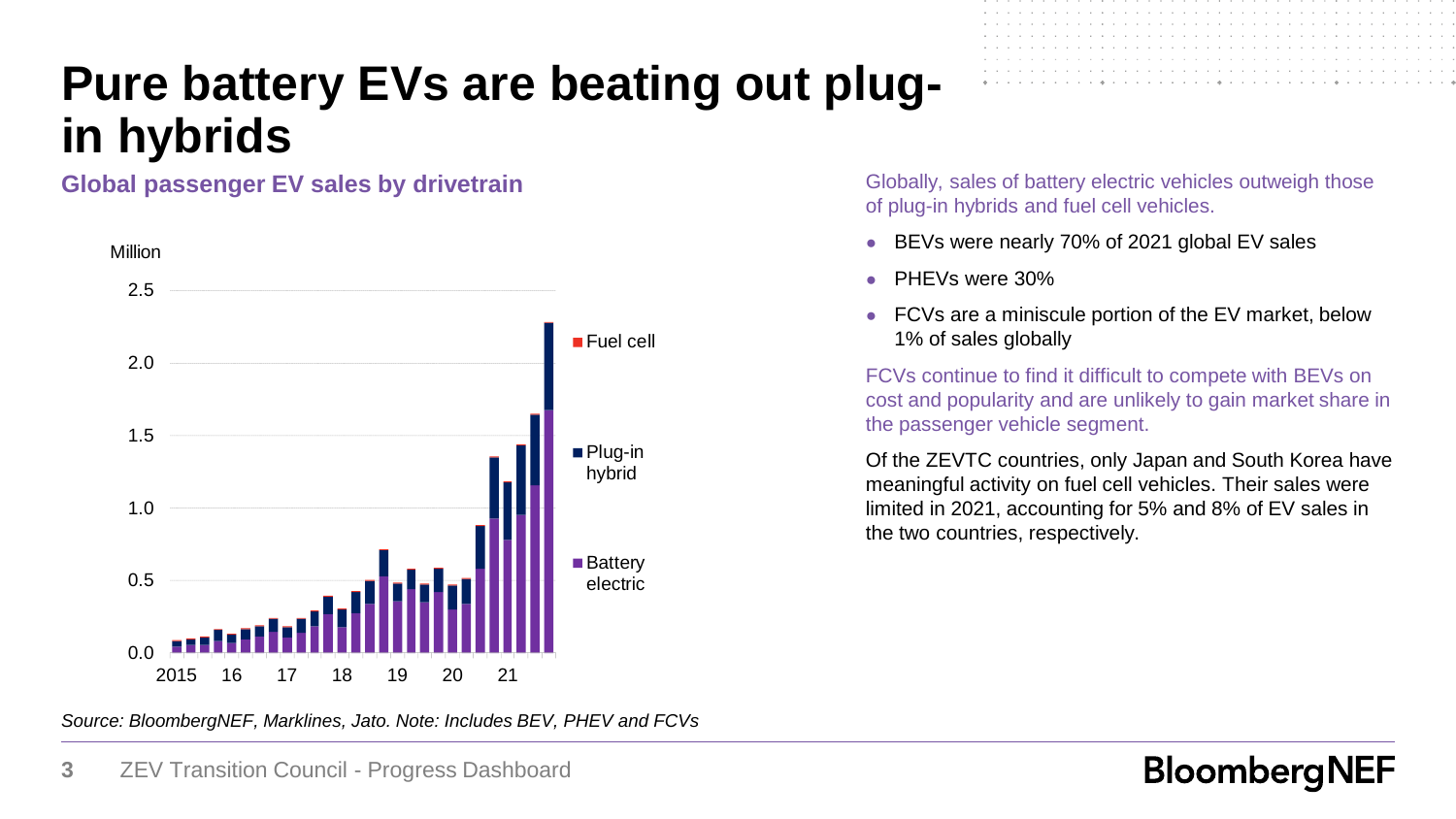# **Some regions have reached massmarket adoption**

### **EV share of passenger vehicle sales**



**ZEV share of passenger vehicle sales (excludes PHEVs)**

Globally, EVs accounted for 13% of passenger vehicle sales in 4Q 2021, or 9% when excluding PHEVs.

Some ZEVTC members are well above this global average, while others are still getting their ZEV markets started.

If plug-in hybrids (PHEVs) are included, countries such as Norway (97%), Sweden (60%), Netherlands (51%) and Denmark (49%) have reached very high sales penetrations.

Just under half of all EVs sold in the EU-27 in 2021 were PHEVs – more than in other regions – but these are not true zero-emission vehicles.

This means that the actual ZEV share of passenger vehicles sales in ZEVTC countries like Sweden, Netherlands and Denmark was at 33%, 42% and 22% in 4Q 2021, respectively.

Some 75% of passenger EV sales in Mexico were also PHEVs in 2021.

### **BloombergNEF**

#### **4** ZEV Transition Council - Progress Dashboard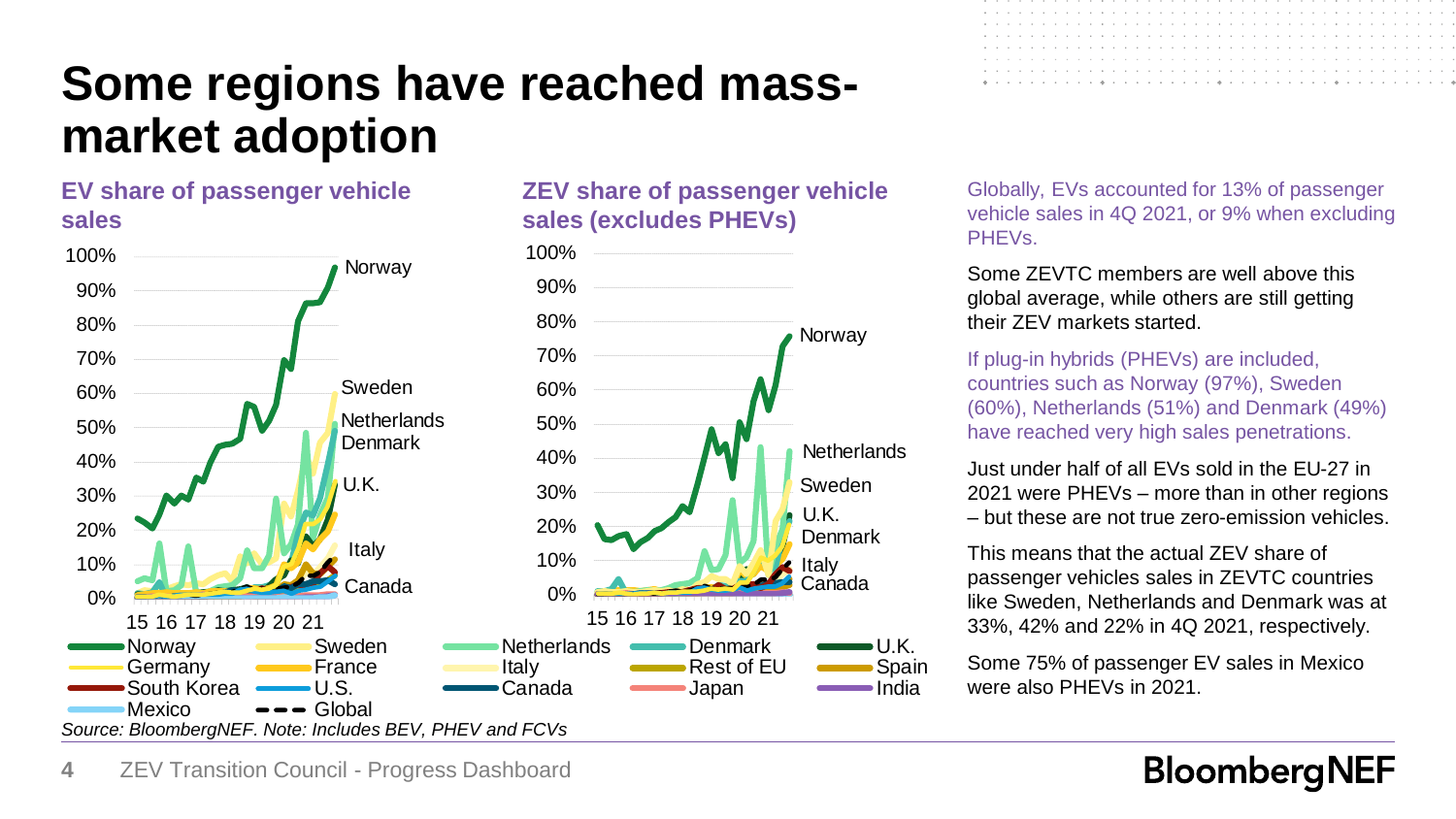# **The public charging infrastructure base is growing steadily**

### **Cumulative public charging connectors installed, 2021**



### **Public charging connectors normalized by vehicle fleet, 2021**

### **% net change 2020-2021**



*Source: BloombergNEF. Note: middle chart is normalized by total passenger vehicle fleet size (all drivetrains).*

**5** ZEV Transition Council - Progress Dashboard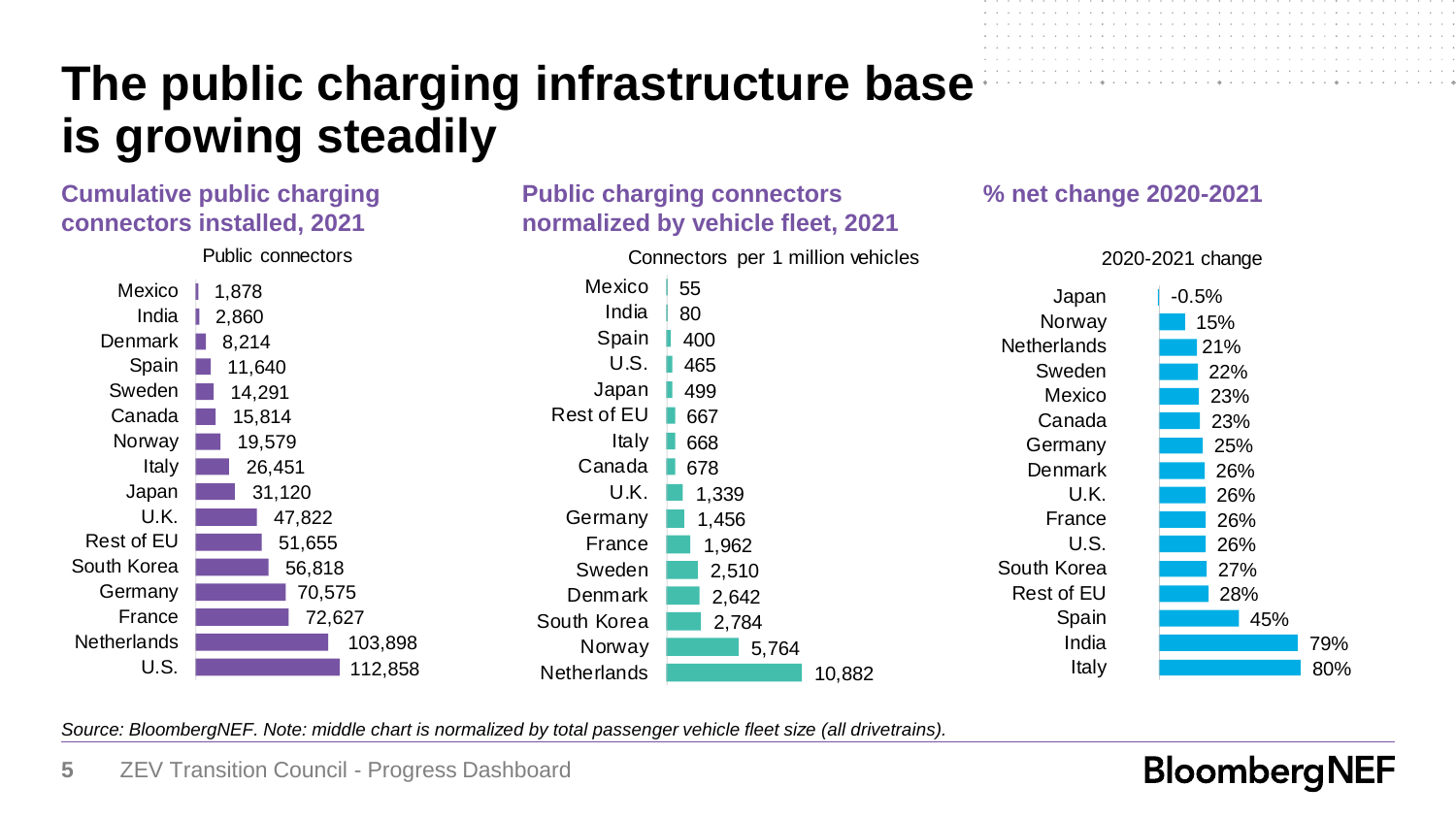## **The number of EVs per public connector has increased in all countries**



**EVs per public charging connector** In 2021, the global ratio of EVs on the road to public charging connectors was 9.2, growing from 7.4 in 2020

> For ZEVTC countries, the ratio of EVs on the road to public charging connectors was 14.1 in 2021, up from 10.2 in 2020.

The ratio has increased for all ZEV Transition Council countries, but to a different extent.

Netherlands, Canada and Japan saw limited change, signalling that growth in charging is matching growth in EV sales.

Others, such as Denmark, Italy and the U.K. saw a fast growth in the ratio signalling that installations did not grow as fast as vehicle sales.

Differences depend on access to home charging, drivetrain mix and utilization of existing infrastructure.

Norway has the highest ratio of EVs to public chargers, at 30:1. This can be explained by the high prevalence of detached houses in the country, and therefore home charging availability. Increasing utilization of existing infrastructure also plays a role.

In Denmark, the ratio increased by 77% in 2021, as EV sales grew 105%. Note that 62% of EVs sold in the country in 2021 were PHEVs, which are less likely to rely on public charging.

### **BloombergNEF**

#### *Source: BloombergNEF*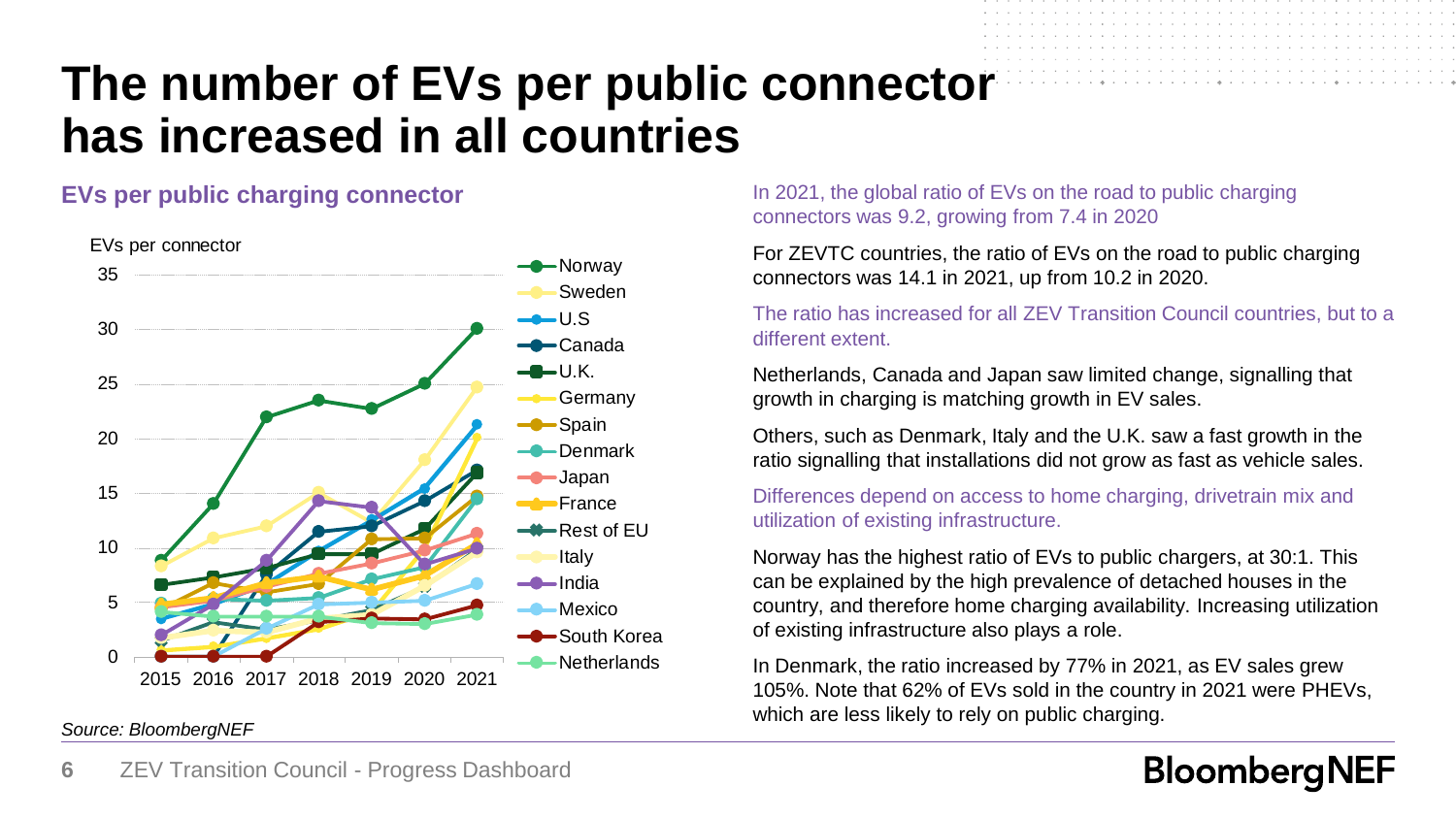# **Several automakers have surpassed 10% EV share of sales**

#### **Passenger EV sales by automakers associated with ZEVTC countries** Million



**automaker**

Leading automakers that are associated with **ZEVTC** countries represented nearly 4.4 million in total EV sales in 2021 – twothirds of the global total.

> Tesla, VW Group, GM, Hyundai-Kia led the pack. These accounted for nearly twothirds of the total covered in this slide.

EV sales from this group of 13 automakers were up 45% from 2020.

Tesla has been the leading EV manufacturer since 2018, and sold over 930,000 BEVs globally in 2021. Volkswagen Group is gradually catching up.

BMW, Geely and Mercedes-Benz had the highest EV share of sales, excluding Tesla.

BMW's EV sales share was 19%, Geely's was 17% and Mercedes-Benz hit 14%.

*Source: BloombergNEF. Note: Includes automakers that are headquartered or have major operations in ZEVTC countries. Renault Nissan includes Mitsubishi. Geely*  includes Volvo. Commercial vehicles are included in manufacturers total sales. EV sales from Chinese JVs are attributed to both partners in full.

**Passenger EV share of sales by**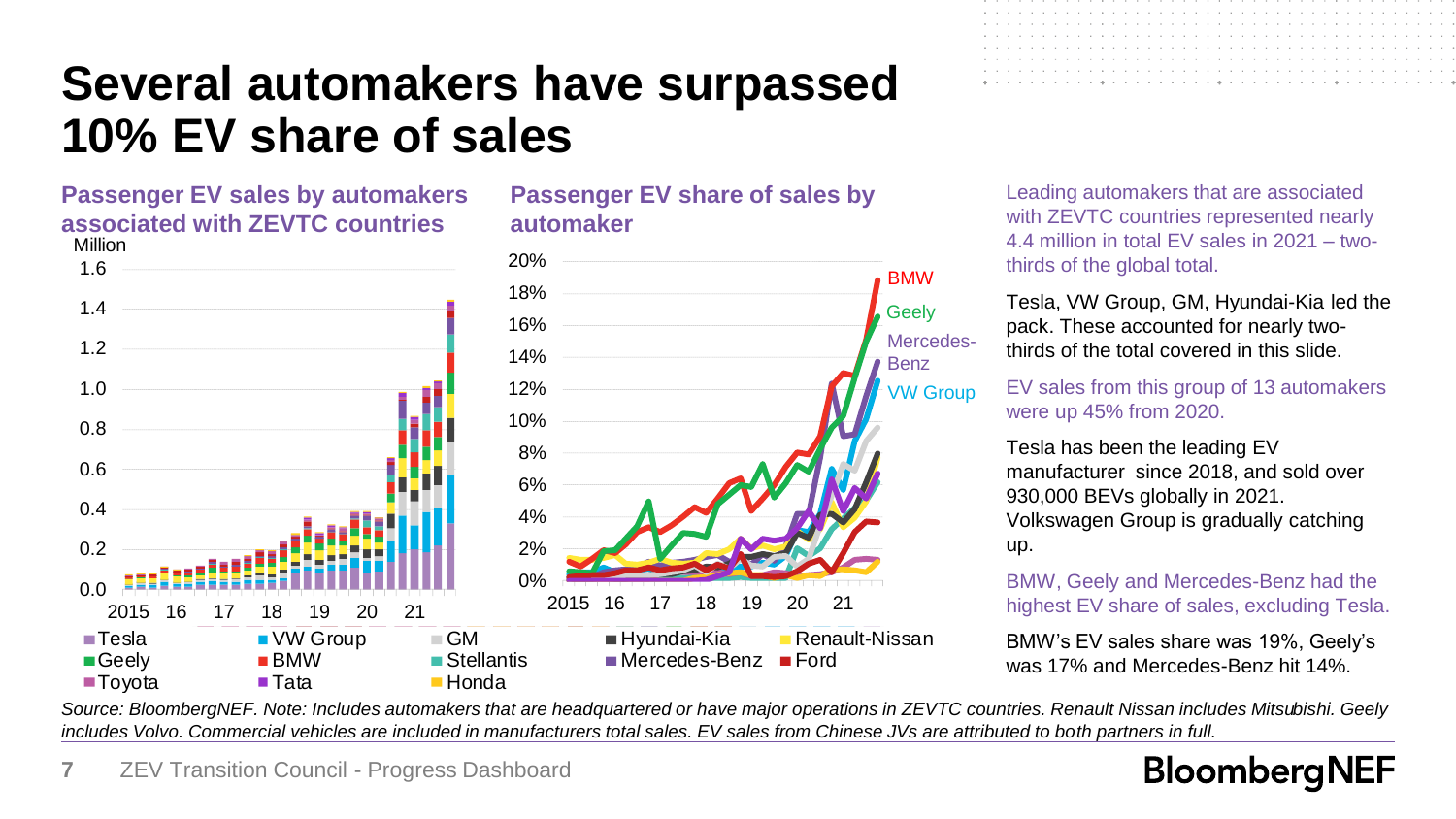# **Early signs of decarbonization progress for trucks**

**Selected companies' targets for zero-emission trucks**

|                                             | <b>ZEV R&amp;D</b>                     | <b>ZEV sales targets</b> |                                                                                  |                        |  |  |  |  |  |  |  |  |
|---------------------------------------------|----------------------------------------|--------------------------|----------------------------------------------------------------------------------|------------------------|--|--|--|--|--|--|--|--|
| <b>Company</b>                              | investment                             | 2025                     | 2030                                                                             | 2040                   |  |  |  |  |  |  |  |  |
| <b>DAIMLED</b><br><b>TRUCKS &amp; BUSES</b> | "Vast majority<br>of total" by<br>2025 | n/a                      | Up to $60\%$                                                                     | 100% (by 2039)         |  |  |  |  |  |  |  |  |
| <b>VOLVO</b>                                | n/a                                    | n/a                      | $>35\%$                                                                          | "Absolute<br>majority" |  |  |  |  |  |  |  |  |
| <b>TRATON 2021-26</b>                       | 2.6 bn euros,                          | 10% Scania in<br>Europe  | 50% (Scania)<br>40-60% (MAN <sup>*</sup> )<br>50% all group long-<br>haul trucks |                        |  |  |  |  |  |  |  |  |

*Source: BloombergNEF, company press releases Note: ZEV is zero emission vehicle; Daimler Truck's R&D was EUR1.4 billion in 2021; \*MAN targets are separate for long-haul (40%) and delivery (60%) trucks. Traton targets 50% of its long-haul trucks to be battery electric by 2030. Other truckmakers do not breakdown technology shares, but for 2030 their targets are likely to be met using battery electric trucks.* 

|  |  |  |  |  |  |  |  |  |  |  |  |  |  |  |  |  |  | a caracteristic and caracteristic and a caracteristic and a caracteristic and a caracteristic and a caracteristic |  |
|--|--|--|--|--|--|--|--|--|--|--|--|--|--|--|--|--|--|-------------------------------------------------------------------------------------------------------------------|--|
|  |  |  |  |  |  |  |  |  |  |  |  |  |  |  |  |  |  |                                                                                                                   |  |
|  |  |  |  |  |  |  |  |  |  |  |  |  |  |  |  |  |  |                                                                                                                   |  |
|  |  |  |  |  |  |  |  |  |  |  |  |  |  |  |  |  |  |                                                                                                                   |  |
|  |  |  |  |  |  |  |  |  |  |  |  |  |  |  |  |  |  |                                                                                                                   |  |
|  |  |  |  |  |  |  |  |  |  |  |  |  |  |  |  |  |  |                                                                                                                   |  |
|  |  |  |  |  |  |  |  |  |  |  |  |  |  |  |  |  |  |                                                                                                                   |  |
|  |  |  |  |  |  |  |  |  |  |  |  |  |  |  |  |  |  |                                                                                                                   |  |

Sales of zero-emission trucks are still very low, putting commercial vehicle decarbonization far behind the progress made in passenger vehicles.

Three major truck manufacturers have recently presented plans for zero emission medium- and heavy-duty trucks.

Between 2019-2021, these three manufacturers (Daimler, Volvo and Traton) sold around 450,000 units annually in ZEVTC countries, accounting for about 30% of the market.

Many manufacturers expect to deploy both battery electric and fuel cell trucks to reach decarbonization targets.

All-electric medium- and heavy-duty trucks are already being used in several applications. Some fuel cell trucks are also being trialed, but their deployment timelines generally point towards the end of the 2020s.

For either technology, refueling infrastructure is a necessary condition before large-scale adoption.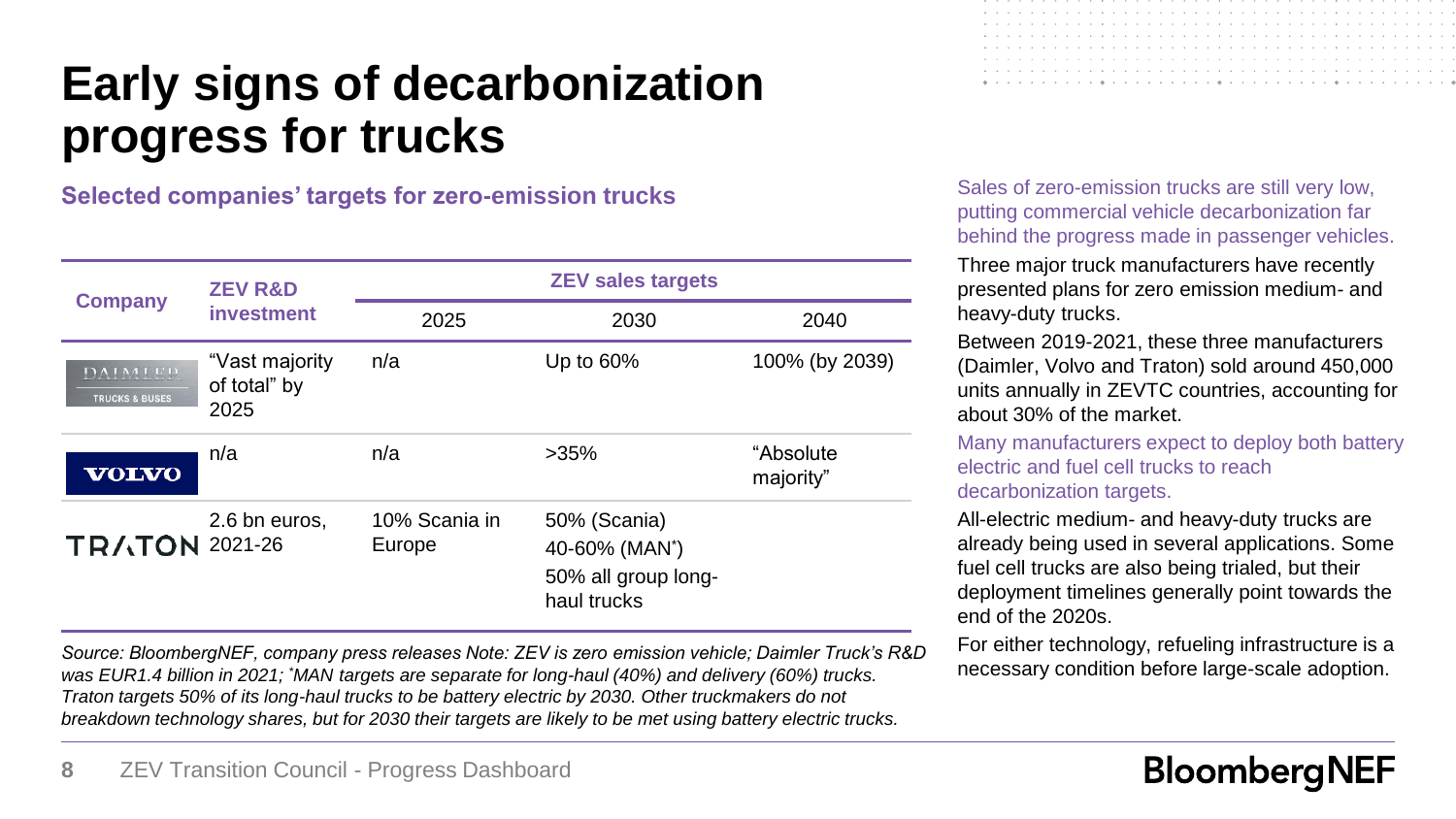# **Oil use avoided by EVs has more than doubled since 2015**

### **Oil demand avoided by EVs and FCVs**



Millons of barrels of oil per day

*Source: BloombergNEF, IEA*

Global oil demand in road transport reached roughly 43.7 million barrels per day in 2021, a slight increase since 2015.

The adoption of electric vehicles and fuel cell vehicles avoided almost 1.5 millions of barrels of oil per day in 2021 – about 3.3% of total demand. The displaced demand is roughly equivalent to one-fifth of Russia's total oil and oil products exports prior to the war, and roughly double Germany's imports of Russian oil and products at the end of 2021.

Avoided oil consumption has more than doubled in the past six years, up from ~725,000 barrels of oil per day in 2015.

Two- and three-wheeled EVs accounted for 67% of the oil demand avoided in 2021. This is due to their rapid adoption particularly in Asia.

Buses, with 16% of total oil demand avoided, were next, followed by passenger vehicles, the fastest growing segment, accounting for 13%. Commercial vehicles accounted for just 4% of total oil demand avoided in 2021, largely from light commercial EVs.

In BNEF's Net-Zero Scenario, which achieves a zero-emission vehicle fleet globally by 2050, oil displacement increases to over 7 million barrels per day in 2030 – roughly equivalent to Russia's total oil and products exports prior to the war.

This figure rises to nearly 16 million barrels per day in 2035, and represents permanent removal of oil dependency.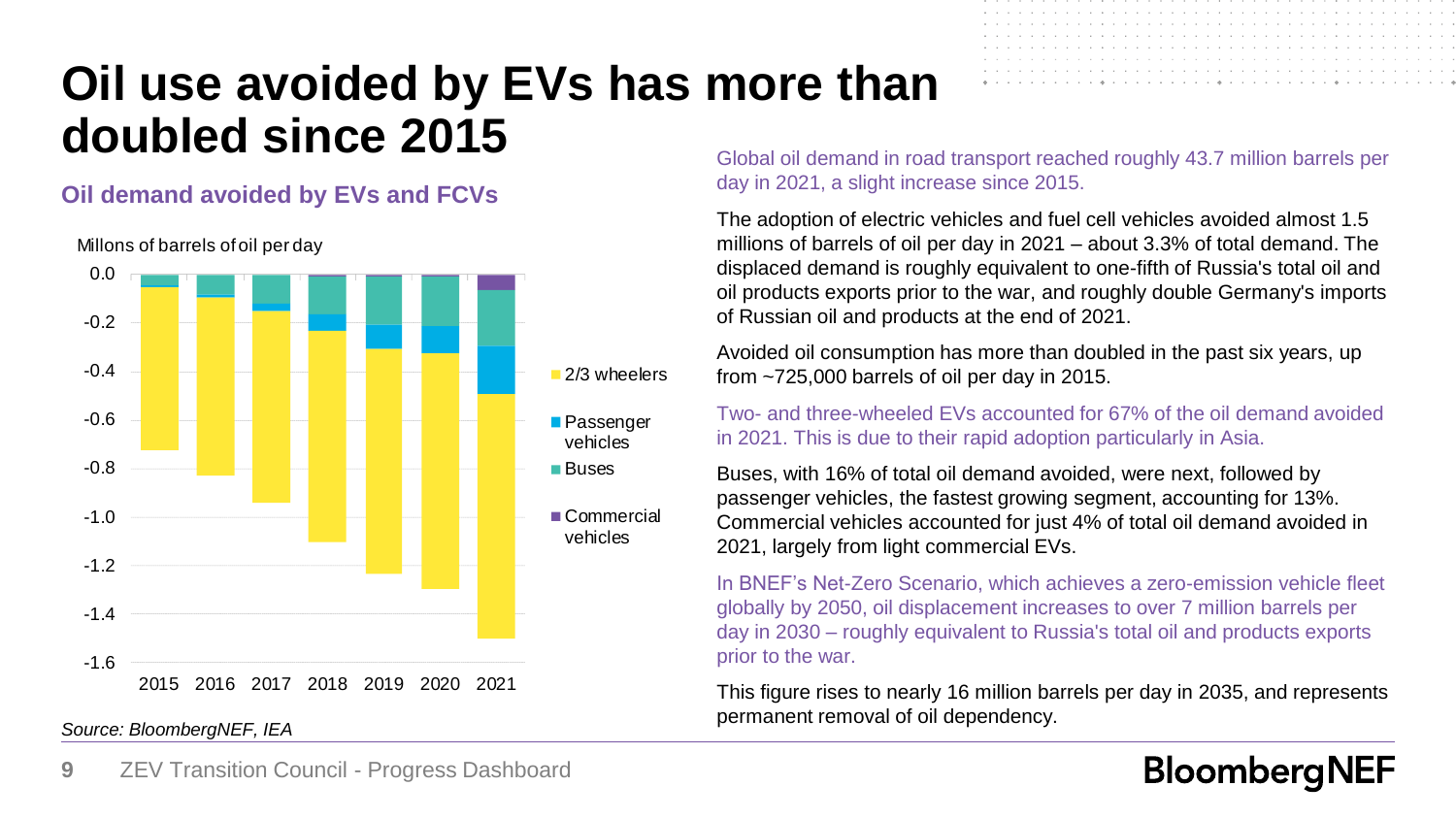# **Copyright and disclaimer**



#### **Copyright**

© Bloomberg Finance L.P. 2022. This publication is the copyright of Bloomberg Finance L.P. in connection with BloombergNEF. No portion of this document may be photocopied, reproduced, scanned into an electronic system or transmitted, forwarded or distributed in any way without prior consent of BloombergNEF.

#### **Disclaimer**

The BloombergNEF ("BNEF"), service/information is derived from selected public sources. Bloomberg Finance L.P. and its affiliates, in providing the service/information, believe that the information it uses comes from reliable sources, but do not quarantee the accuracy or completeness of this information, which is subject to change without notice, and nothing in this document shall be construed as such a guarantee. The statements in this service/document reflect the current judgment of the authors of the relevant articles or features, and do not necessarily reflect the opinion of Bloomberg Finance L.P., Bloomberg L.P. or any of their affiliates ("Bloomberg"). Bloomberg disclaims any liability arising from use of this document, its contents and/or this service. Nothing herein shall constitute or be construed as an offering of financial instruments or as investment advice or recommendations by Bloomberg of an investment or other strategy (e.g., whether or not to "buy", "sell", or "hold" an investment). The information available through this service is not based on consideration of a subscriber's individual circumstances and should not be considered as information sufficient upon which to base an investment decision. You should determine on your own whether you agree with the content. This service should not be construed as tax or accounting advice or as a service designed to facilitate any subscriber's compliance with its tax, accounting or other legal obligations. Employees involved in this service may hold positions in the companies mentioned in the services/information.

The data included in these materials are for illustrative purposes only. The BLOOMBERG TERMINAL service and Bloomberg data products (the "Services") are owned and distributed by Bloomberg Finance L.P. ("BFLP") except (i) in Argentina, Australia and certain jurisdictions in the Pacific islands, Bermuda, China, India, Japan, Korea and New Zealand, where Bloomberg L.P. and its subsidiaries ("BLP") distribute these products, and (ii) in Singapore and the jurisdictions serviced by Bloomberg's Singapore office, where a subsidiary of BFLP distributes these products. BLP provides BFLP and its subsidiaries with global marketing and operational support and service. Certain features, functions, products and services are available only to sophisticated investors and only where permitted. BFLP, BLP and their affiliates do not guarantee the accuracy of prices or other information in the Services. Nothing in the Services shall constitute or be construed as an offering of financial instruments by BFLP, BLP or their affiliates, or as investment advice or recommendations by BFLP, BLP or their affiliates of an investment strategy or whether or not to "buy", "sell" or "hold" an investment. Information available via the Services should not be considered as information sufficient upon which to base an investment decision. The following are trademarks and service marks of BFLP, a Delaware limited partnership, or its subsidiaries: BLOOMBERG, BLOOMBERG ANYWHERE, BLOOMBERG MARKETS, BLOOMBERG NEWS, BLOOMBERG PROFESSIONAL, BLOOMBERG TERMINAL and BLOOMBERG.COM. Absence of any trademark or service mark from this list does not waive Bloomberg's intellectual property rights in that name, mark or logo. All rights reserved. © 2022 Bloomberg.